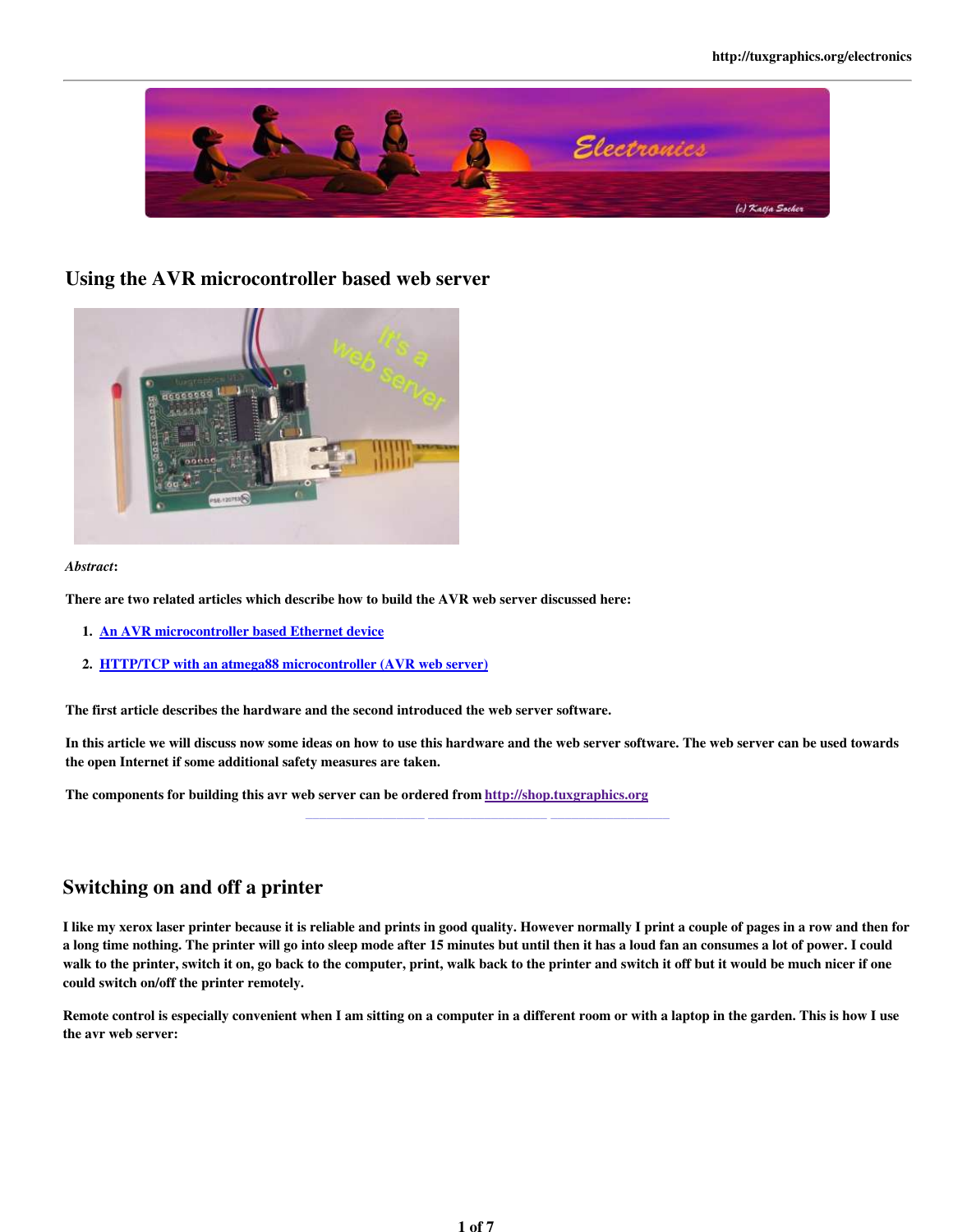

# Preparing fresh coffee for the break while you are giving a presentation

This is an idea which a customer had who bought the kit at shop.tuxgraphics.org.

You attach a coffee machine to the avr web server and fill the coffee machine with water, coffee powder,... Now you can give a nice and inspiring presentation to your customers. Shortly before the end of your presentation you can switch on the coffee machine directly from your computer and without leaving the room. .... and you can serve fresh coffee for the break.



Note: Be careful and use proper insulation in a possibly "wet" environment near the coffee machine.

# Control your hardware over the public internet

With a network enabled microcontroller such as our avr web server you can of course control anything from anywhere in the world if you connect this device to the internet.

Mobile phones have these days integrated web browsers. In other words you don't even need a computer to switch on/off a coffee machine, control the heating in your house,...

All DSL routers include these days already a firewall and something called NAT (network address translation). This NAT feature allows you to use the internet from several computers at the same time. Inside you network you use a private address range (e.g 192.168.0.1 up to 192.168.0.254) while your internet service provider has actually given you only a single public address e.g 216.109.112.2. The translation (NAT) between private and public addresses is possible because udp/tcp uses also two (client and server) 16 bit numbers called port numbers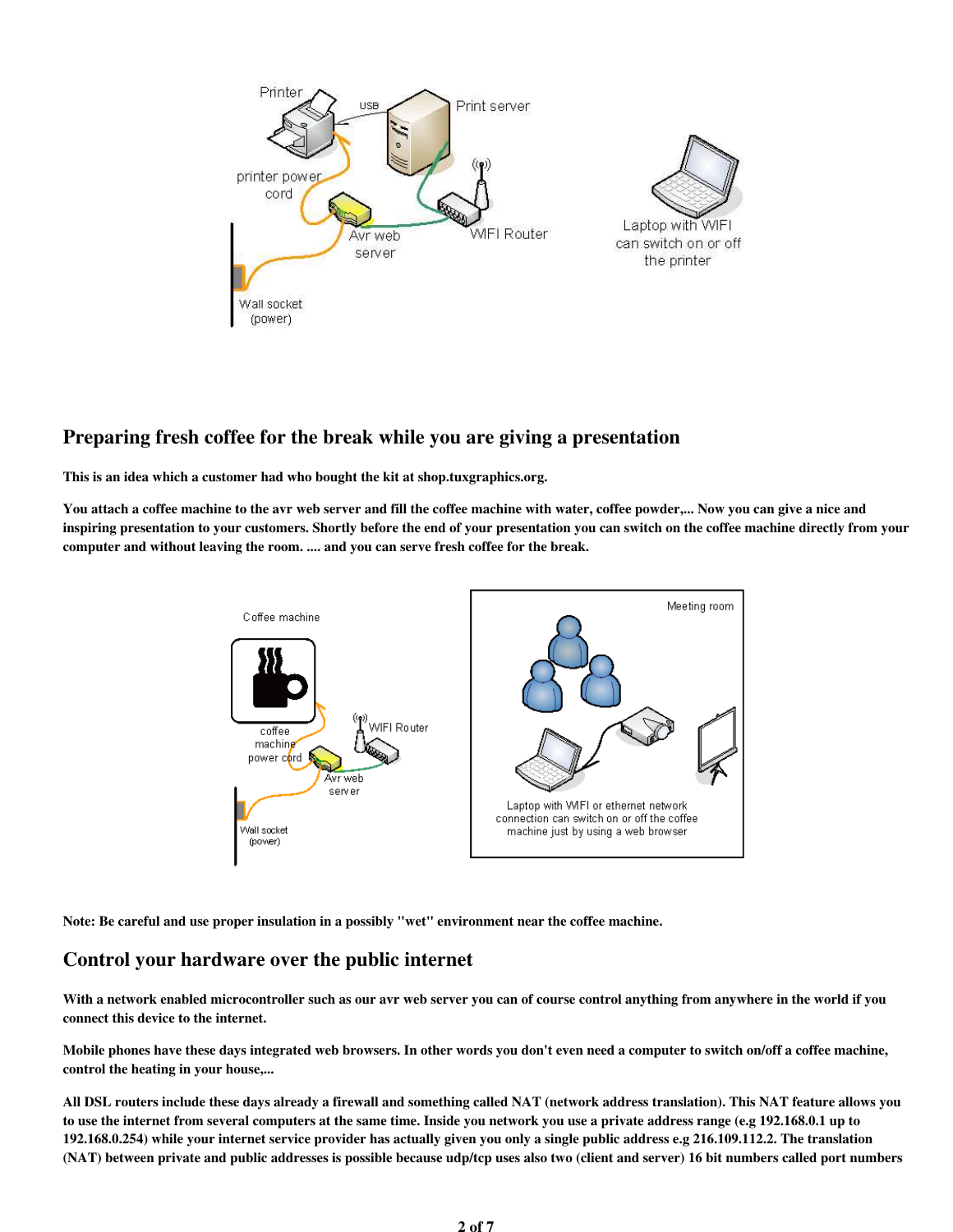for each connection.

A web server runs normally at port 80 but you can run it at any port. The avr web server offers also a port number configuration (look at main.c of eth\_rem\_dev\_tcp-2.X.tar.gz). Typing http://your.domain:80/ is the the same as http://your.domain/. In order to make a web server in your local network available through the NAT firewall of your DSL router you need to tell the router to forward a given external port to an internal IP address and port number. Many DSL routers can do that. Here is an example of the port forwarding configuration page of a netgear router.

| 可由立                                      | NETGEAR Bouter - Mozilla Firefox                         | <b>DX</b>                                                                                                                   |
|------------------------------------------|----------------------------------------------------------|-----------------------------------------------------------------------------------------------------------------------------|
|                                          | File Edit View Go Bookmarks Tools Help                   |                                                                                                                             |
|                                          | 4 . • 6 6 6 6 6 1 http://192.168.0.1/start.htm • 6 6 6   |                                                                                                                             |
| NETGEAR Router                           |                                                          | $\overline{\mathbf{x}}$                                                                                                     |
|                                          |                                                          |                                                                                                                             |
|                                          |                                                          |                                                                                                                             |
|                                          | <b>NETGEAR settings</b>                                  | <b>Mbps</b>                                                                                                                 |
|                                          | 54 Mbps Wireless Router WGR614 v4                        | $2.4$ GHz<br>802.11                                                                                                         |
| <b>Setup Wizard</b>                      | Port Forwarding                                          | Port Forwarding Help                                                                                                        |
| <b>Setup</b>                             |                                                          | Using the Port Forwarding page, you                                                                                         |
| <b>Basic Settings</b>                    | <b>Service Name</b><br><b>Server IP Address</b>          | can make local computers or servers                                                                                         |
| <b>Wireless</b><br><b>Settings</b>       | <b>HTTP</b><br>ſa<br>Add<br>192<br>168                   | available to the Internet for different<br>services (for example, FTP or HTTP),<br>to play internet games (like Quake iii). |
| <b>Content Filtering</b>                 | <b>IService Name Start PortEnd PortServer IP Address</b> | or to use internet applications (like<br>CUseeMe). For the services,                                                        |
| Logs                                     | 61<br>HTTP<br>80<br>80<br>192.168.0.2                    | applications, or games, that already.                                                                                       |
| <b>Block Sites</b>                       |                                                          | exist in the pull-down list, you'll only<br>need to specify the computer's IP                                               |
| <b>Block Services</b><br><b>Schedule</b> | <b>Edit Service</b><br><b>Delete Service</b>             | address. Otherwise, the port number<br>and computer's iP address for each                                                   |
| E-mail                                   |                                                          | service, game or application should                                                                                         |
| Maintenance                              | <b>Add Custom Service</b>                                | be specified by clicking the Add<br><b>Custom Service button</b>                                                            |
| <b>Router Status</b>                     |                                                          |                                                                                                                             |
| <b>Attached</b>                          |                                                          | <b>Port Assignment</b>                                                                                                      |
| <b>Devices</b><br><b>Backup</b>          |                                                          | You may make up to 20 different port<br>assignments for internet services.                                                  |
| <b>Settings</b>                          |                                                          | applications or games. In the Service                                                                                       |
| <b>Set Password</b>                      |                                                          | Name lists, you'll be able to select<br>either a service, application or game.                                              |
| <b>Router Upgrade</b>                    |                                                          | If you don't see an item that you want<br>to use in any of the lists, check with                                            |
| <b>Advanced</b>                          |                                                          | the software or game developer for                                                                                          |
| Port<br>Forwarding                       |                                                          | the correct part numbers to use.                                                                                            |
| <b>Port Triggering</b>                   |                                                          | For internet Services                                                                                                       |
| <b>WAN Setup</b>                         |                                                          | Before starting, you'll need to                                                                                             |
| <b>LAN IP Setup</b>                      | $-1$                                                     | determine which type of services you'll                                                                                     |
| Find: atmega10                           |                                                          | © Find Next © Find Previous ■ Highlight all ■ Match case (1)                                                                |
| Done                                     |                                                          |                                                                                                                             |

It will forward with those settings a request to the external IP address and port 80 to the internal IP address 192.168.0.2 and port 80. E.g like this:

#### http://216.109.112.2:80/ ---> 192.168.0.2:80

We could now run the avr web server at 192.168.0.2:80 and it would work:



First tests with a mobile phone.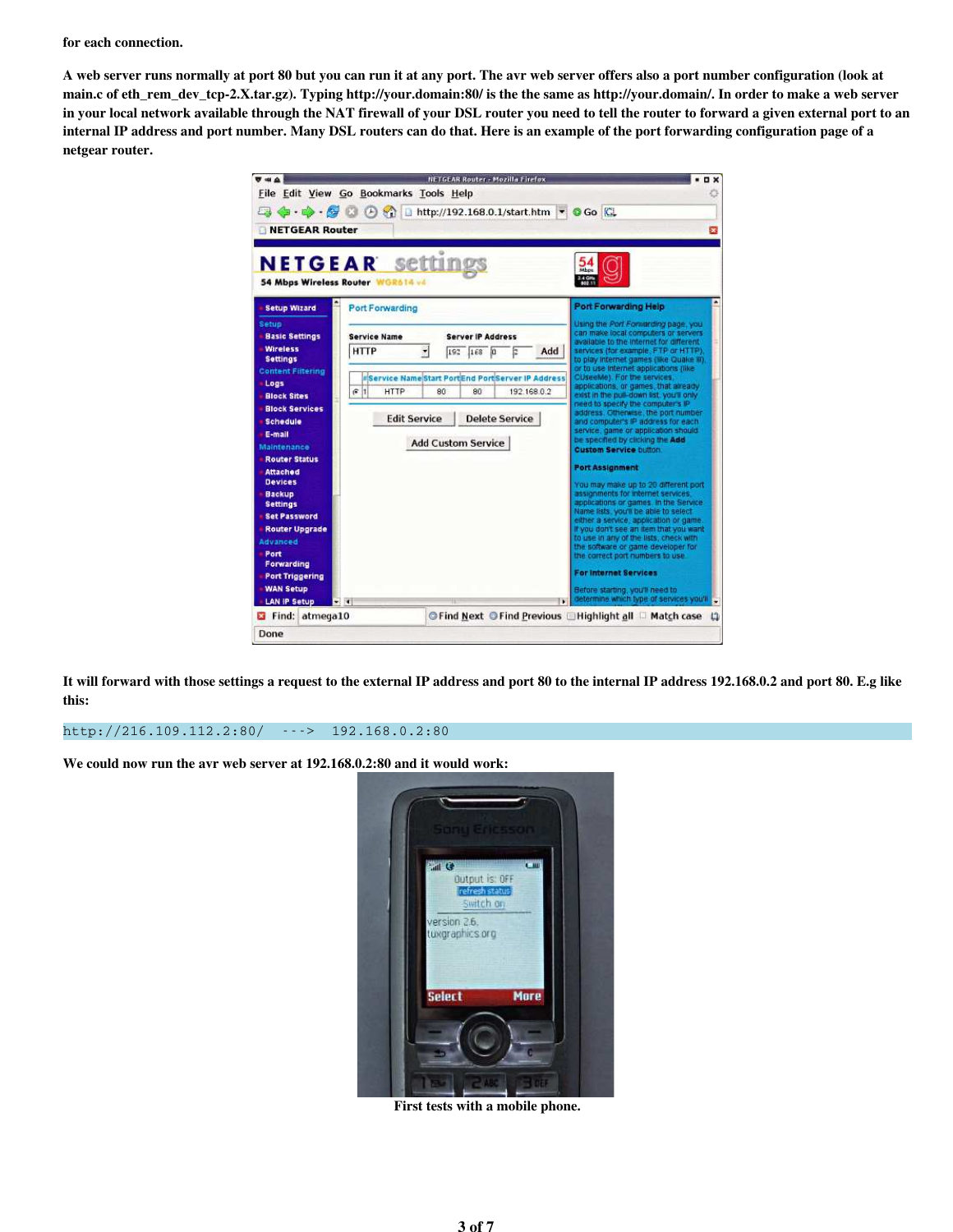# Security aspects

The tuxgraphics TCP/IP stack dates back to the year 2006 and has in the mean time been used for many applications by many people. It is at this point pretty stable and well tested.

This tiny tuxgraphics webserver does actually out-perform many other web servers. Even an apache server on a small PC will have trouble to keep up with it when it comes to number of users and speed. The tuxgraphics webserver does not have hard limit on the number of parallel users and it can serve hundreds of web pages per second. There is no other embedded TCP/IP stack that can do this on just an atmega88/168 microcontroller.

This performance comes of course at a cost. It can only serve small web pages and it does not do much validation of received IP packets.

It is therefore recommended to use always a firewall as provided by most home DSL routers.

If you want even more control, especially if you want to log every request to file, then you can use the proxy-cgi as described in the next chapter.

# Additional security using a proxy-cgi script

One way to protect an embedded server from direct access is to hide it behind a different server. One can e.g put an apache web server in-front and let it forward the request via a cgi script to the actual avr web server. This has several advantages.

- You get automatically a log file written where you can see what was done at what time.
- $\bullet$ You get better access control as you can change the password. The external password towards the cgi-script can be different from the internal password towards the avr web server.

The setup looks now like this:



Here is a screen shot of how the web page generated by the cgi-script looks like.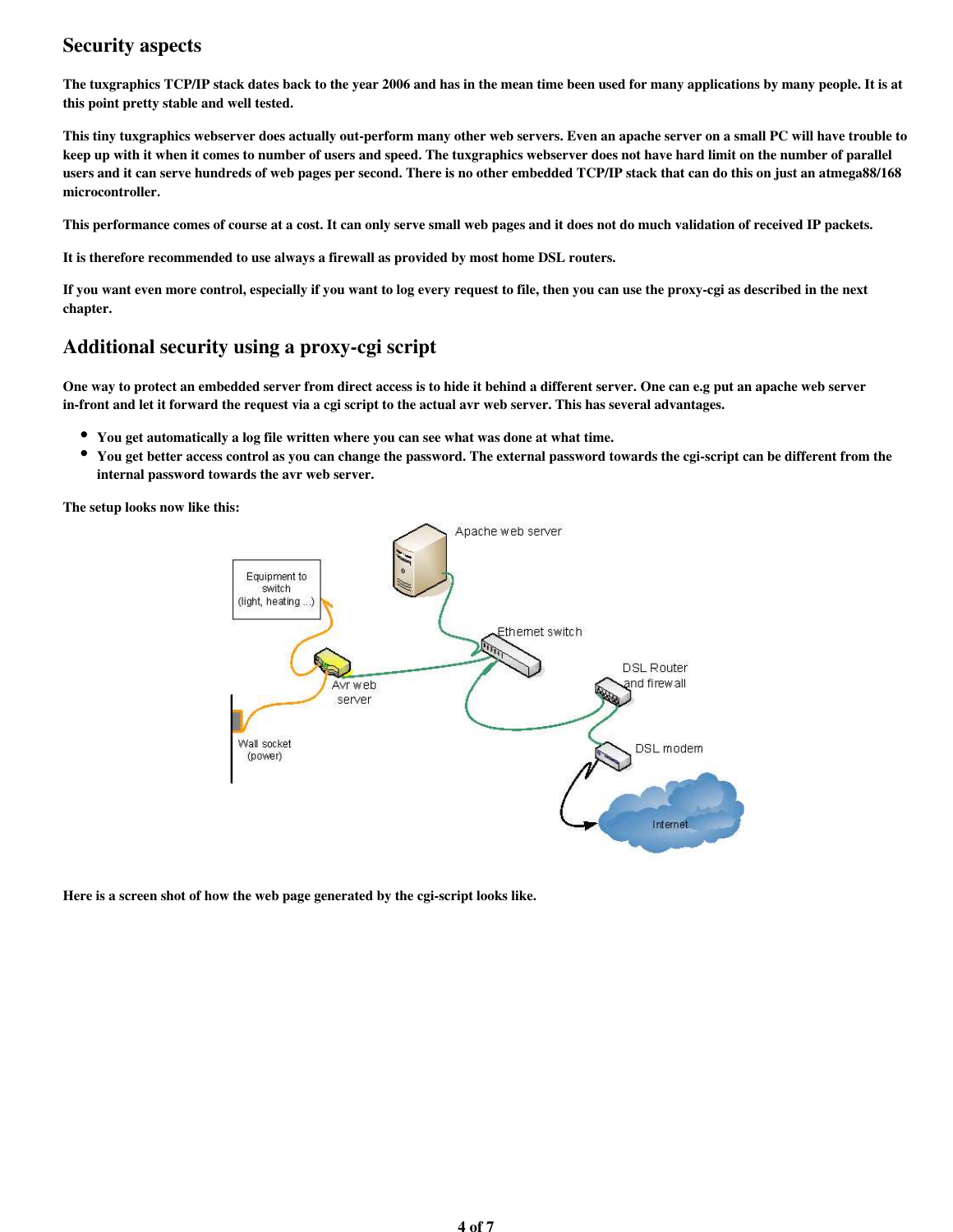| ₹ ⇒∎ ≙ | eth ctl - Mozilla Firefox                                                                                            | $B$ $D$ $X$ |
|--------|----------------------------------------------------------------------------------------------------------------------|-------------|
|        | File Edit View Go Bookmarks Tools Help                                                                               |             |
|        | 54.000000000                                                                                                         |             |
|        | € tuxgraphics.org: 06111,  Deth ctl                                                                                  | ×           |
|        | ethernet device control proxy<br>Switch<br>$\epsilon$ on $\epsilon$ off<br>The current state is OFF<br>passwd:<br>OK |             |
|        |                                                                                                                      |             |

The file which you can download at the end of the article contains two cgi scripts written in perl. One uses udp for the requests towards the avr ethernet device and the other http. A README file is included which explains further details.

# Dynamic DNS

Most ISPs will give you a dynamic IP address. That is: your external IP address changes every time you switch on/off your router or even worse most telecom companies will break the connection every 24 house or every 12 hours or every 3 hours... It depends on the fine print in your contract. If you can get a static IP address from your ISP/DSL provider then go for this solution. It makes things much easier. If you can not get it the you can use a service like http://www.dyndns.com/services/dns/dyndns/. Some DSL routers do even have build-in support for dyndns.com. A list of supported hardware is available from their web site. dyndns.com works basically such that a small "update-client" software runs on the server in your local LAN and reports the current IP address to dyndns.com. This IP address is then aliased to a DNS name.

If your not sure how often your external IP address changes or if you even have a static IP then check your external IP address once in a while using one of these pages:

- http://checkip.dyndns.org/
- http://tuxgraphics.org/cgi-bin/checkip

It tells you your current external IP address. You can use this also during first tests to find your external IP address.

Finally a word on reliability: My personal experience with the local telecom company which provides DSL connection here is that their service is pretty unreliable. It happens quite often that DSL is down for 2-3 hours per month especially at night. In some cases you even have to call them to do a DSL port reset on their equipment because it died again. I know from discussions with friends that it is not better in other countries. In other words don't use such a setup when 100% reliability is important.

# More than just switching on/off

All the above ideas and examples where about switching on or off a single device. This is because the current example software (eth\_rem\_dev\_tcp-2.X.tar.gz) has this functionality. The hardware has however a number of free IO-ports and ADC input lines and could switch multiple devices and even measure voltages.

The next extension to this circuit will add two temperature sensors and an air pressure sensor. This will allow you to build a little weather station. You can have the data from the sensors then instantly available in your whole network readable with any web browser.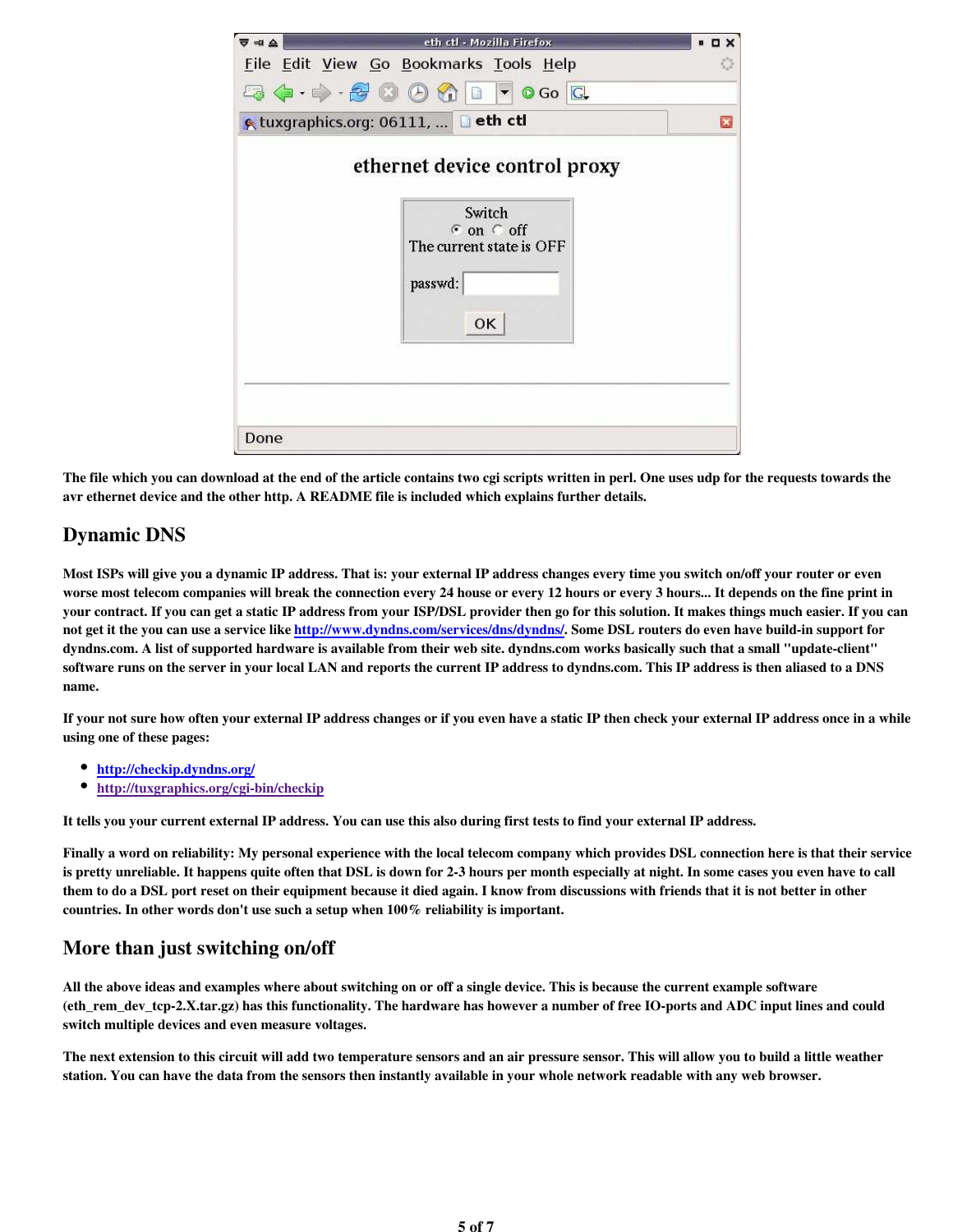

#### Automation and scripting

With a simple web interface we have not only a user interface for humans. It is also possible to use it as a machine interface. It is so easy that this can even be done from a unix shell script. All we need for this is a command line ASCII only web browser:

- w3m (http://sourceforge.net/projects/w3m/)
- lynx (http://lynx.isc.org/) are popular
- wget (http://www.gnu.org/software/wget/). Wget downloads just the plain html but can display it also to stdout.
- links (http://links.twibright.com)
- elinks (http://elinks.or.cz/)

On top of all those web browsers you have also the option to modify the cgi perl script (see download at the end of this article).

Any of the following 4 commands will e.g switch the hardware connected to the avr web server on:

```
w3m -dump http://10.0.0.24/secret/1
or
lynx -dump http://10.0.0.24/secret/1
or
wget -q -O - http://10.0.0.24/secret/1
or
elinks -dump 1 http://10.0.0.24/secret/1
  (please change IP address and password as needed. This example
  refers to the switch on/off function as provided by the
  eth_rem_dev_tcp-2.X.tar.gz avr web server software).
```
#### To query the status you can e.g write a UNIX shell script like this one:

```
#!/bin/sh
# Query the status of the relay connected to the avr web server.
# Needs the eth rem dev tcp-2.X.tar.gz software on the avr web server.
#
# the following just retuns the html line where is says "Output is:" on or off
htmlcode=`w3m -dump http://10.0.0.24/secret/| grep "Output is"`
#
if echo "$htmlcode" | grep -i "on" >/dev/null ; then
    echo "The output is on"
elif echo "$htmlcode" | grep -i "off" >/dev/null ; then
    echo "The output is off"
else
    echo "Error: no output state, avr web server may be disconnected"
fi
```